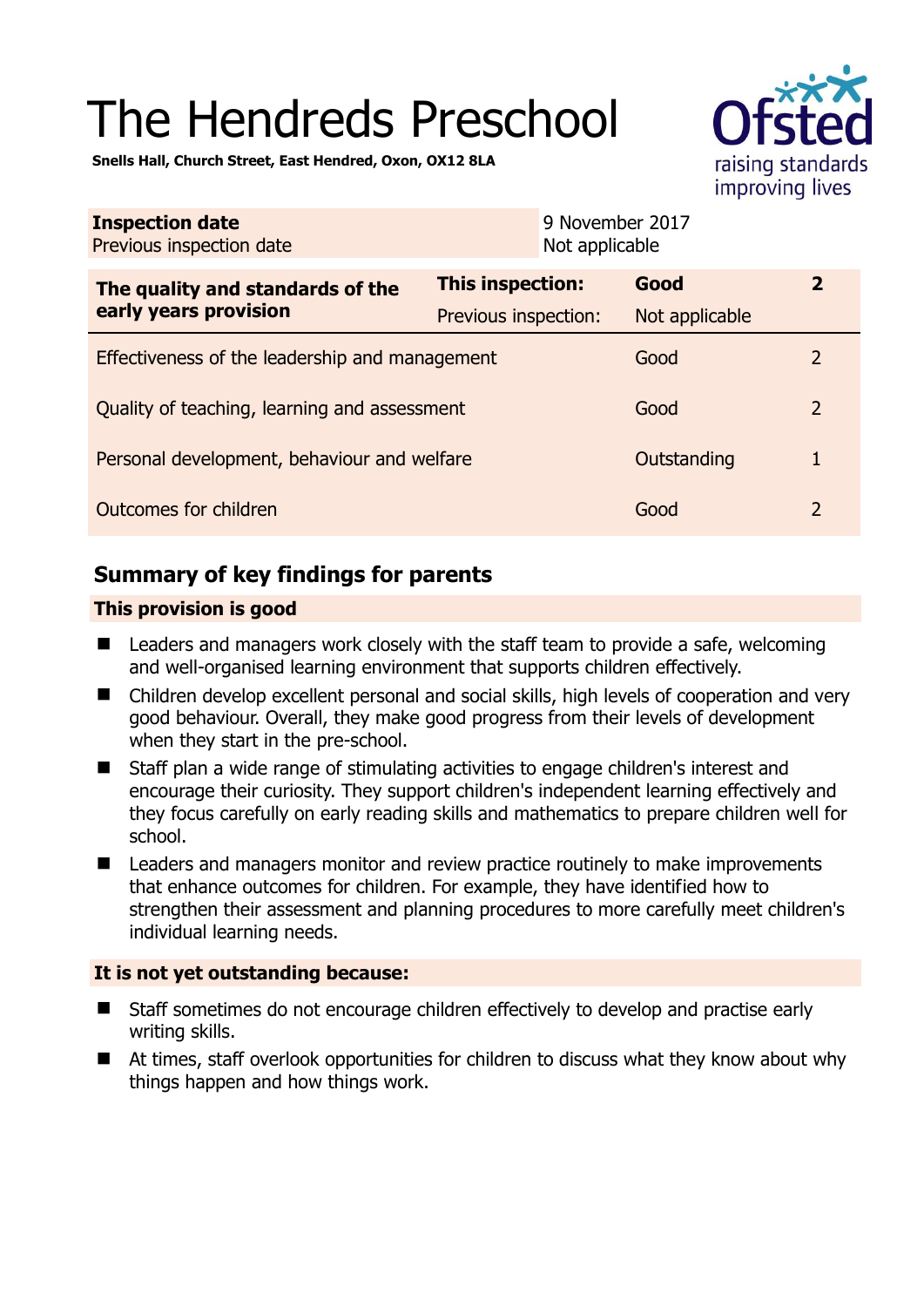## **What the setting needs to do to improve further**

#### **To further improve the quality of the early years provision the provider should:**

- explore different ways to encourage children to develop and practise early writing skills
- extend opportunities for children to reflect on what they have learned about why things happen and how things work.

## **Inspection activities**

- The inspector observed activities indoors and outdoors.
- The inspector completed a joint observation with the deputy supervisor.
- The inspector held meetings with the acting supervisor and talked to the management team, staff, children and parents at appropriate points throughout the inspection.
- The inspector looked at children's assessment records, the pre-school's self-evaluation document, evidence of staff suitability and emails from parents.

**Inspector**  Gillian Little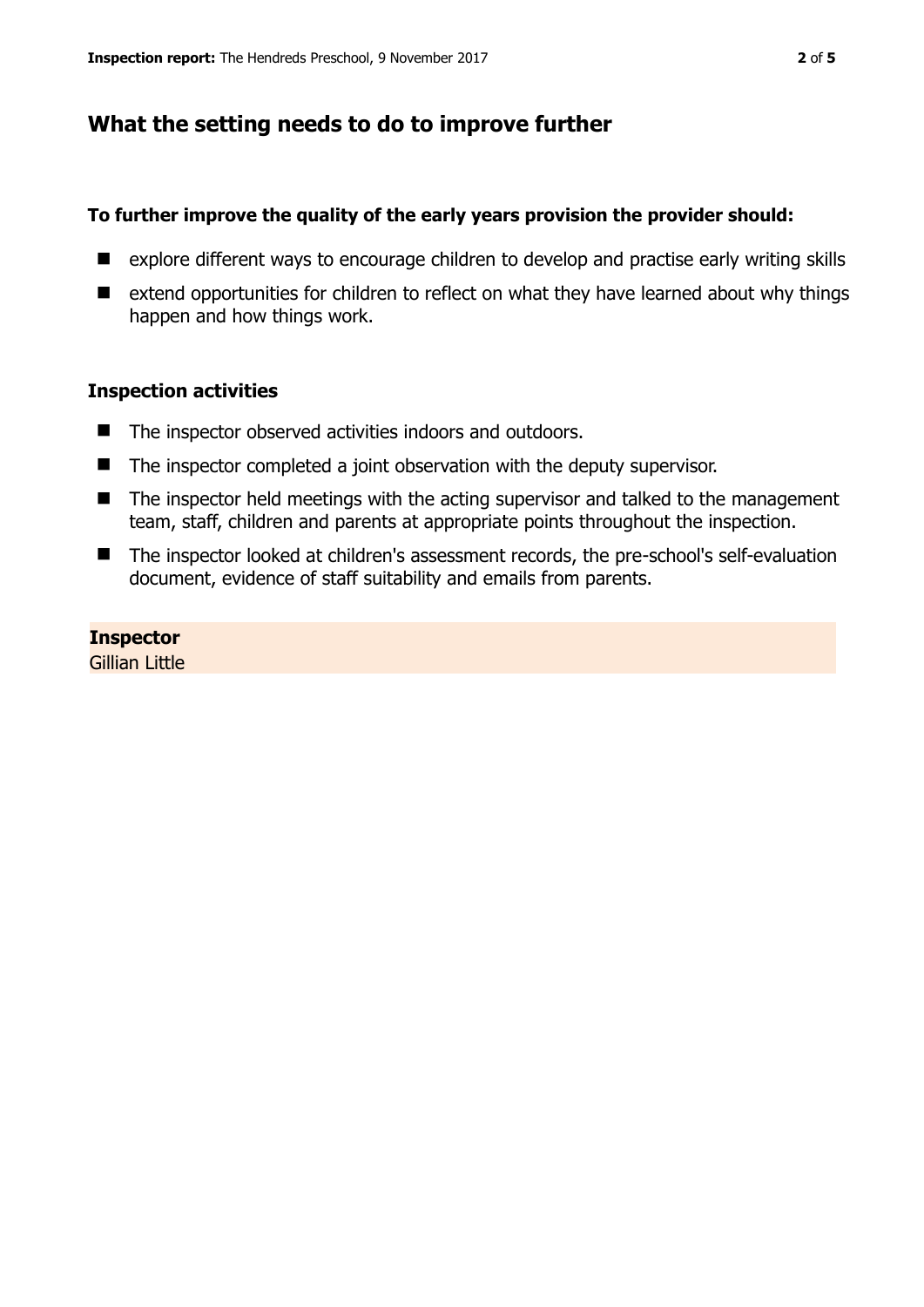# **Inspection findings**

## **Effectiveness of the leadership and management is good**

Safeguarding is effective. The acting supervisor and staff have a good understanding of their safeguarding responsibilities to help keep children safe. For example, they ensure that the premises is secure, and they monitor children, parents and carers carefully as they enter and leave the sessions. Leaders and managers ensure that staff are suitable to carry out their roles, and they provide good support to help senior staff organise the preschool effectively. Senior staff lead the well-qualified team successfully and work closely with them to develop their skills and knowledge. For example, they evaluate each other's practice carefully and share ideas to improve the quality of teaching.

## **Quality of teaching, learning and assessment is good**

Staff work closely with parents to keep them well informed of their children's progress and to encourage them to support children's learning at home. They identify any gaps in learning quickly and support children well to catch up with expected levels of development. Staff encourage children's mathematical development effectively. For example, they teach children to describe measurements as they enjoy filling containers to 'halfway' and 'three quarters' while they take part in a science experiment. Staff help children understand that print carries meaning and encourage them to link initial sounds to letters, to support their early reading development successfully.

#### **Personal development, behaviour and welfare are outstanding**

Staff have a highly consistent approach to supporting children's personal development. They use a range of very effective strategies that engages children quickly and encourages high levels of cooperation. For example, they prepare children very sensitively for changes in routine and activity, and children respond exceptionally well to explanations, songs and the use of timers. Staff listen and respond very carefully to children's views and feelings to encourage high levels of confidence and self-esteem. They provide a wide range of opportunities to help children learn about people and communities beyond their own experiences. Staff support children effectively to develop a strong understanding of the importance of safe and healthy lifestyles.

#### **Outcomes for children are good**

Children develop secure emotional attachments and have many opportunities to develop their independence. They become confident to use numbers and mathematical language to help them solve problems and make sense of their world. Children enjoy listening to stories and finding out about words and letters in meaningful ways. They become confident communicators as they take part in high-quality discussions overall and hear a wide range of vocabulary. Children who start in the pre-school with lower than expected levels of development progress well to catch up with their peers.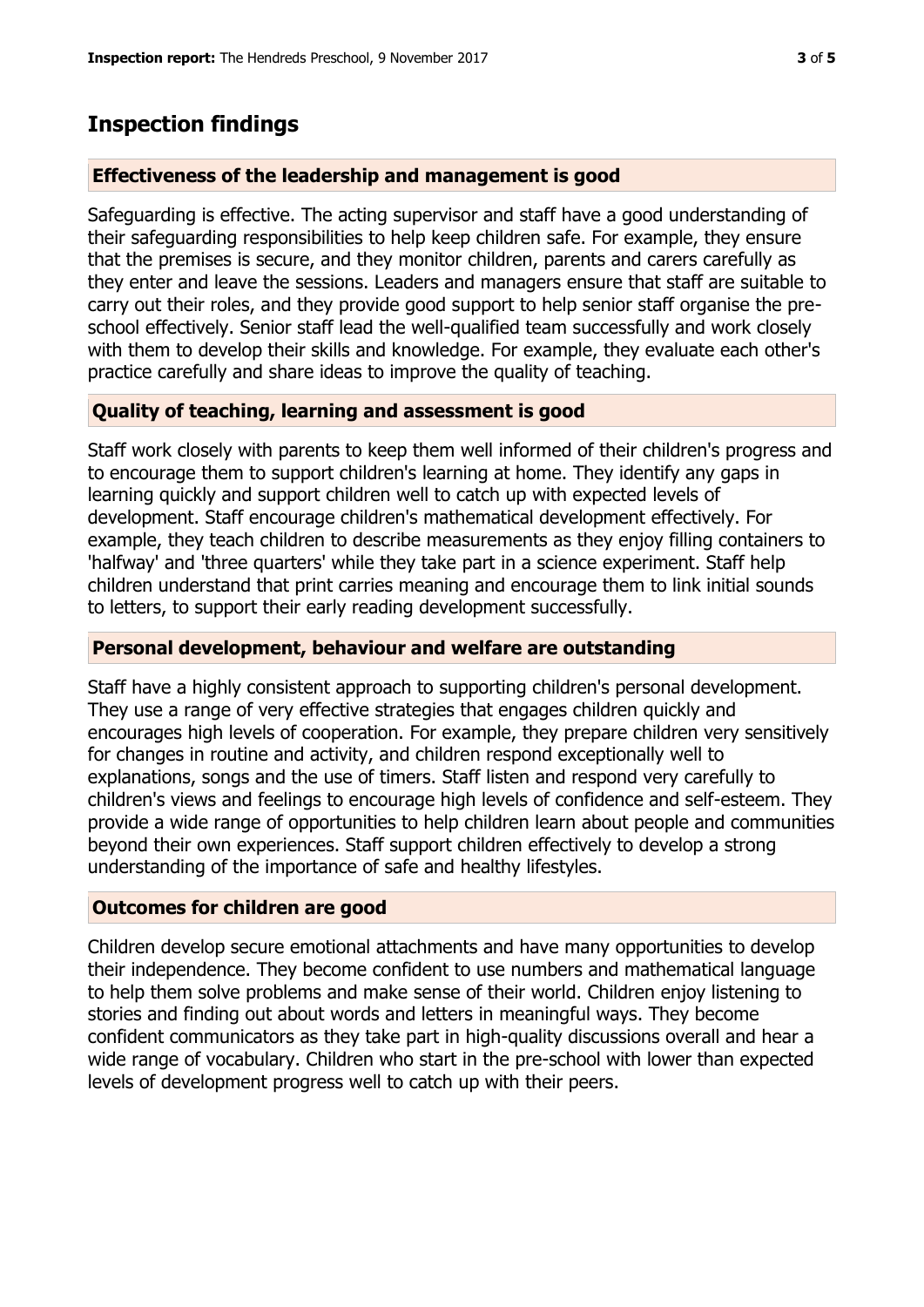# **Setting details**

| Unique reference number                             | EY493645                                                                             |  |
|-----------------------------------------------------|--------------------------------------------------------------------------------------|--|
| <b>Local authority</b>                              | Oxfordshire                                                                          |  |
| <b>Inspection number</b>                            | 1117025                                                                              |  |
| <b>Type of provision</b>                            | Full-time provision                                                                  |  |
| Day care type                                       | Childcare - Non-Domestic                                                             |  |
| <b>Registers</b>                                    | Early Years Register, Compulsory Childcare<br>Register, Voluntary Childcare Register |  |
| Age range of children                               | $2 - 4$                                                                              |  |
| <b>Total number of places</b>                       | 30                                                                                   |  |
| Number of children on roll                          | 22                                                                                   |  |
| Name of registered person                           | The Hendreds Preschool                                                               |  |
| <b>Registered person unique</b><br>reference number | RP905305                                                                             |  |
| Date of previous inspection                         | Not applicable                                                                       |  |
| <b>Telephone number</b>                             | 01235 831555                                                                         |  |

The Hendreds Preschool registered in 2015 as a limited company. It is located in Snells Hall in the village of East Hendred, near Wantage in Oxfordshire. The pre-school is open on weekdays during school term times from 9am until 3pm. It receives funding for the provision of free early education for children aged two, three and four years. The preschool employs four staff, who all hold a relevant qualification at level 3.

This inspection was carried out by Ofsted under sections 49 and 50 of the Childcare Act 2006 on the quality and standards of provision that is registered on the Early Years Register. The registered person must ensure that this provision complies with the statutory framework for children's learning, development and care, known as the early years foundation stage.

Any complaints about the inspection or the report should be made following the procedures set out in the guidance 'Complaints procedure: raising concerns and making complaints about Ofsted', which is available from Ofsted's website: www.gov.uk/government/organisations/ofsted. If you would like Ofsted to send you a copy of the guidance, please telephone 0300 123 4234, or email enquiries@ofsted.gov.uk.